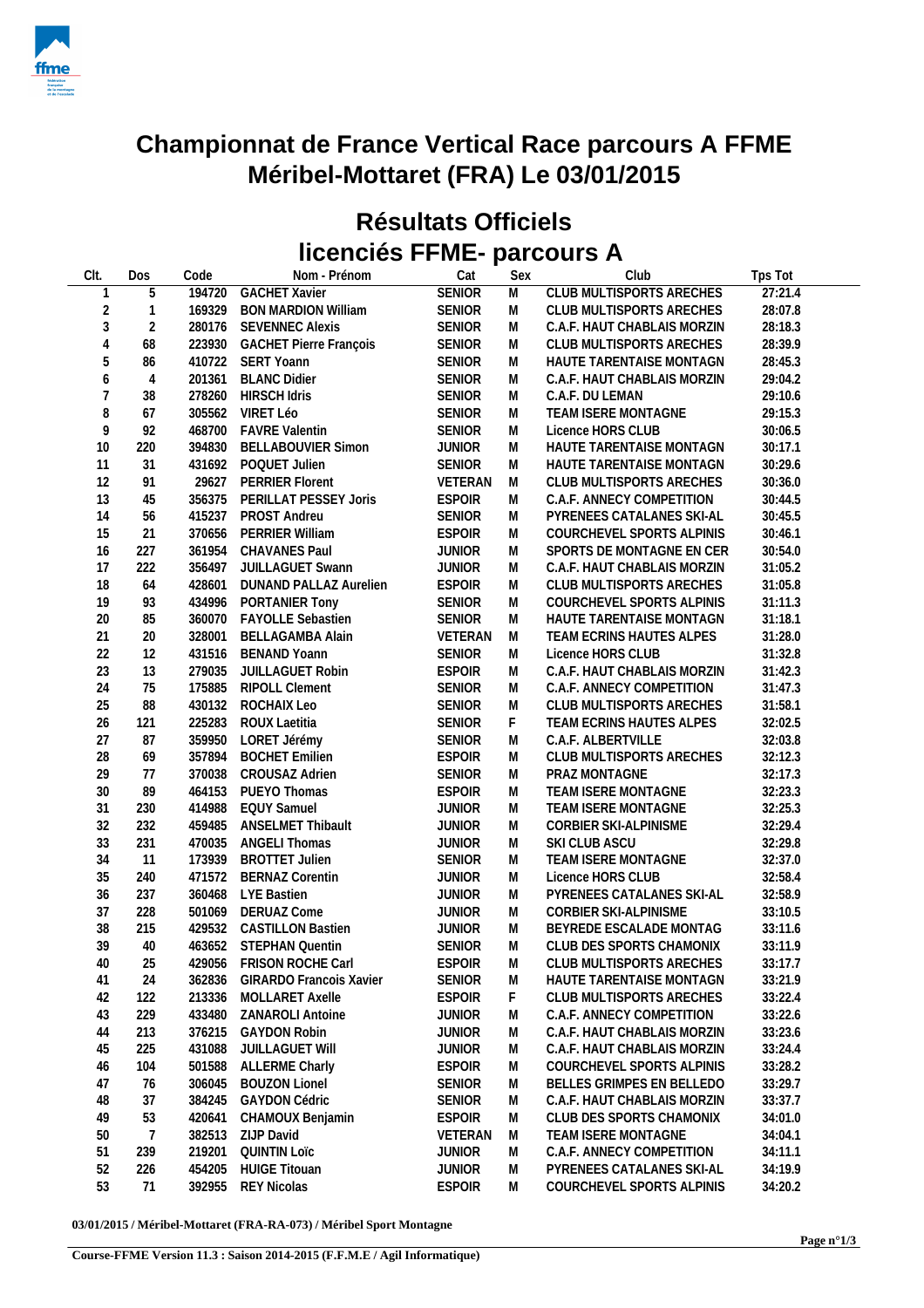| CIt. | Dos              | Code   | Nom - Prénom               | Cat           | Sex | Club                           | Tps Tot |
|------|------------------|--------|----------------------------|---------------|-----|--------------------------------|---------|
| 54   | $\overline{10}$  | 494075 | <b>DAVID Thibaud</b>       | <b>SENIOR</b> | M   | MONTAGNE CLUB VESUBIEN         | 34:22.1 |
| 55   | 55               | 401759 | POLLET VILLARD Yann        | <b>ESPOIR</b> | M   | C.A.F. ANNECY COMPETITION      | 34:27.7 |
| 56   | 223              | 391261 | <b>BOUVET Eddy</b>         | <b>JUNIOR</b> | M   | C.A.F. HAUT CHABLAIS MORZIN    | 34:30.8 |
| 57   | 17               | 362495 | DAGUE Theo                 | <b>ESPOIR</b> | M   | C.A.F. ANNECY COMPETITION      | 34:32.8 |
| 58   | $\boldsymbol{6}$ | 280248 | <b>GARDET Cyrille</b>      | <b>SENIOR</b> | M   | CLUB MULTISPORTS ARECHES       | 34:42.8 |
|      |                  |        |                            |               |     |                                |         |
| 59   | 212              | 504243 | <b>FAVRE FELIX Maxime</b>  | <b>JUNIOR</b> | M   | Licence HORS CLUB              | 34:52.5 |
| 60   | 94               | 433835 | <b>COURT Florian</b>       | <b>ESPOIR</b> | M   | TEAM ECRINS HAUTES ALPES       | 34:52.8 |
| 61   | 62               | 32575  | PLISSON Sebastien          | SENIOR        | M   | BELLES GRIMPES EN BELLEDO      | 35:10.0 |
| 62   | 218              | 423611 | <b>BROUET Loic</b>         | <b>JUNIOR</b> | M   | C.A.F. ANNECY COMPETITION      | 35:14.3 |
| 63   | 34               | 413219 | VIOUD Jérôme               | VETERAN       | M   | BELLES GRIMPES EN BELLEDO      | 35:16.9 |
| 64   | 221              | 426608 | <b>GANDER Alexandre</b>    | <b>JUNIOR</b> | M   | CLUB DES SPORTS CHAMONIX       | 35:21.6 |
| 65   | 27               | 399223 | POLLET VILLARD Francois    | SENIOR        | M   | C.A.F. ANNECY COMPETITION      | 35:30.4 |
| 66   | 234              | 185644 | BATTUZ Jonathan            | <b>JUNIOR</b> | M   | HAUTE TARENTAISE MONTAGN       | 35:33.1 |
| 67   | 50               | 402950 | LE COGUIC Thibaud          | SENIOR        | M   | C.S.A. 27ème B.C.A. Montagne E | 35:36.7 |
| 68   | 8                | 399458 | <b>ROBIN Laurent</b>       | VETERAN       | M   | CLUB MULTISPORTS ARECHES       | 35:47.4 |
| 69   | 44               | 108836 | RAIBAUT Stephane           | VETERAN       | M   | MONTAGNE CLUB VESUBIEN         | 36:07.1 |
| 70   | 83               | 152196 | <b>GACHET Arnaud</b>       | SENIOR        | M   | CLUB MULTISPORTS ARECHES       | 36:19.4 |
|      |                  |        |                            |               |     |                                |         |
| 71   | 219              | 426606 | <b>GANDER Corentin</b>     | <b>JUNIOR</b> | M   | CLUB DES SPORTS CHAMONIX       | 36:25.0 |
| 71   | 57               |        | 402603 L HERPINIERE Tarka  | SENIOR        | M   | COURCHEVEL SPORTS ALPINIS      | 36:25.0 |
| 73   | 9                | 471354 | <b>TRUCHET Christophe</b>  | SENIOR        | M   | CLUB MULTISPORTS ARECHES       | 36:27.5 |
| 74   | 35               | 473548 | CRUAUD Jeremie             | SENIOR        | M   | ETOILE SPORTIVE DU CORMET      | 36:32.0 |
| 75   | 129              | 26709  | <b>FAVRE Corinne</b>       | VETERAN       | F.  | TEAM ECRINS HAUTES ALPES       | 36:36.6 |
| 76   | 23               | 503882 | <b>GARIN Vincent</b>       | SENIOR        | M   | CLUB MULTISPORTS ARECHES       | 36:52.2 |
| 77   | 123              | 279413 | <b>MANEGLIA Marion</b>     | SENIOR        | F   | CLUB DES SPORTS CHAMONIX       | 36:55.3 |
| 78   | 36               |        | 36424 LESCA Francois       | SENIOR        | M   | C.P.L.V.R. - XTT RAID 63       | 36:55.6 |
| 79   | 124              | 201805 | <b>FABRE Valentine</b>     | SENIOR        | F.  | CLUB DES SPORTS CHAMONIX       | 36:56.1 |
| 80   | 15               | 396840 | MOLLARET Bruno             | VETERAN       | M   | SECTION MONTAGNE SALOMON       | 36:59.5 |
|      |                  |        |                            |               |     |                                |         |
| 81   | 63               | 398438 | <b>GUILLAUMONT Romain</b>  | <b>ESPOIR</b> | M   | CLUB MULTISPORTS ARECHES       | 37:07.1 |
| 82   | 140              | 231163 | JUILLAGUET Catherine       | VETERAN       | F.  | C.A.F. HAUT CHABLAIS MORZIN    | 37:12.4 |
| 83   | 33               | 502144 | <b>GACHET Florimond</b>    | SENIOR        | M   | CLUB MULTISPORTS ARECHES       | 37:16.2 |
| 84   | 216              | 179840 | ROCCO Thomas               | <b>JUNIOR</b> | M   | LUCHON HAUTE MONTAGNE          | 37:16.6 |
| 85   | 66               | 461624 | MADDALENA Jean Baptiste    | <b>ESPOIR</b> | M   | MONTAGNE CLUB VESUBIEN         | 37:16.7 |
| 86   | 16               | 434358 | JACQUARD Pascal            | SENIOR        | M   | C.A.F. FAVERGES COMP           | 37:19.4 |
| 87   | 105              | 501587 | <b>ALLERME Eric</b>        | VETERAN       | M   | COURCHEVEL SPORTS ALPINIS      | 37:37.4 |
| 88   | 28               | 504753 | <b>ASSIER Roderick</b>     | SENIOR        | M   | LA JARRIENNE DES CIMES         | 37:49.8 |
| 89   | 78               | 223532 | <b>GAUDRY Loic</b>         | SENIOR        | M   | BELLES GRIMPES EN BELLEDO      | 38:04.4 |
| 90   | 136              | 113468 | <b>BONNEL Candice</b>      | <b>ESPOIR</b> | F   | CORBIER SKI-ALPINISME          | 38:11.1 |
| 91   | 59               | 168168 | LE BAHER Samuel            | SENIOR        | M   | BELLES GRIMPES EN BELLEDO      | 38:16.3 |
|      |                  |        |                            |               |     |                                |         |
| 92   | 206              | 398339 | <b>MOLLARD Sophie</b>      | <b>JUNIOR</b> | F   | CLUB MULTISPORTS ARECHES       | 38:19.5 |
| 93   | 19               | 486619 | SPIESER Sébastien          | VETERAN       | M   | BELLES GRIMPES EN BELLEDO      | 38:28.4 |
| 94   | 204              | 134355 | <b>BONNEL Lena</b>         | <b>JUNIOR</b> | F   | CORBIER SKI-ALPINISME          | 38:28.7 |
| 95   | 203              | 251990 | MILLOZ Adele               | <b>JUNIOR</b> | F   | CLUB DES SPORTS DE TIGNES      | 38:45.2 |
| 96   | 137              | 464067 | <b>BONNEL Lorna</b>        | SENIOR        | F   | CORBIER SKI-ALPINISME          | 39:30.5 |
| 97   | 42               | 389268 | VIAL Stéphane              | SENIOR        | M   | BELLES GRIMPES EN BELLEDO      | 39:37.1 |
| 98   | 134              | 494095 | RAIBAUT Valérie            | VETERAN       | F   | MONTAGNE CLUB VESUBIEN         | 39:39.4 |
| 99   | 126              | 84503  | DEPLANCHE Laura            | <b>ESPOIR</b> | F.  | CORBIER SKI-ALPINISME          | 39:50.1 |
| 100  | 60               | 425826 | <b>GANDER Alain</b>        | VETERAN       | M   | CLUB DES SPORTS CHAMONIX       | 39:52.1 |
|      |                  |        |                            |               |     |                                |         |
| 101  | 233              | 355484 | PELTIER Abel               | <b>JUNIOR</b> | M   | CORBIER SKI-ALPINISME          | 39:57.6 |
| 102  | 131              | 95777  | <b>NODET Elsa</b>          | <b>SENIOR</b> | F.  | Licence HORS CLUB              | 40:28.8 |
| 103  | 217              | 262421 | <b>TRUCHET Romain</b>      | <b>JUNIOR</b> | M   | CORBIER SKI-ALPINISME          | 40:43.1 |
| 104  | 235              | 268376 | <b>GAUDIN Paul</b>         | <b>JUNIOR</b> | M   | ROC EVASION                    | 40:45.8 |
| 105  | 72               | 354793 | <b>CLOSSON Maxime</b>      | <b>ESPOIR</b> | M   | CORBIER SKI-ALPINISME          | 40:50.6 |
| 106  | 29               | 440673 | <b>BERTHIER Pierrre</b>    | <b>SENIOR</b> | M   | Licence HORS CLUB              | 40:52.1 |
| 107  | 39               | 202758 | FERVENTIN Stéphane         | VETERAN       | M   | C.A.F. FAVERGES COMP           | 41:12.3 |
| 108  | 205              | 252975 | <b>GAYDON Manon</b>        | <b>JUNIOR</b> | F.  | C.A.F. HAUT CHABLAIS MORZIN    | 41:34.5 |
| 109  | 41               | 505035 | <b>TISSERANT Gabriel</b>   | SENIOR        | M   | <b>ALTI'ROC</b>                | 42:32.5 |
|      |                  |        |                            |               |     |                                |         |
| 110  | 32               | 130511 | <b>DEVOS Laurent</b>       | VETERAN       | M   | C.A.F. FAVERGES COMP           | 42:35.1 |
| 111  | 79               | 108120 | <b>LAPPRAND Pierre</b>     | VETERAN       | M   | C.A.F. FAVERGES COMP           | 42:43.5 |
| 112  | 133              | 278953 | <b>GACHET Christine</b>    | VETERAN       | F.  | TEAM ISERE MONTAGNE            | 43:23.3 |
| 113  | 208              | 161450 | <b>GAYET Elisa</b>         | <b>JUNIOR</b> | F   | PYRENEES CATALANES SKI-AL      | 44:19.9 |
| 114  | 224              | 458805 | <b>MARTIN Arnaud</b>       | <b>JUNIOR</b> | M   | CLUB DES SPORTS CHAMONIX       | 44:26.2 |
| 115  | 70               | 504959 | <b>BLEICHNER Dominique</b> | VETERAN       | M   | CLUB MULTISPORTS ARECHES       | 44:26.8 |
| 116  | 201              | 395732 | DRUELLE FILLON Kéva        | <b>JUNIOR</b> | F   | C.A.F. HAUT CHABLAIS MORZIN    | 44:54.8 |
| 117  | 135              | 505191 | <b>DOHIN Marie</b>         | SENIOR        | F.  | COURCHEVEL SPORTS ALPINIS      | 45:17.7 |
|      |                  |        |                            |               |     |                                |         |

**03/01/2015 / Méribel-Mottaret (FRA-RA-073) / Méribel Sport Montagne**